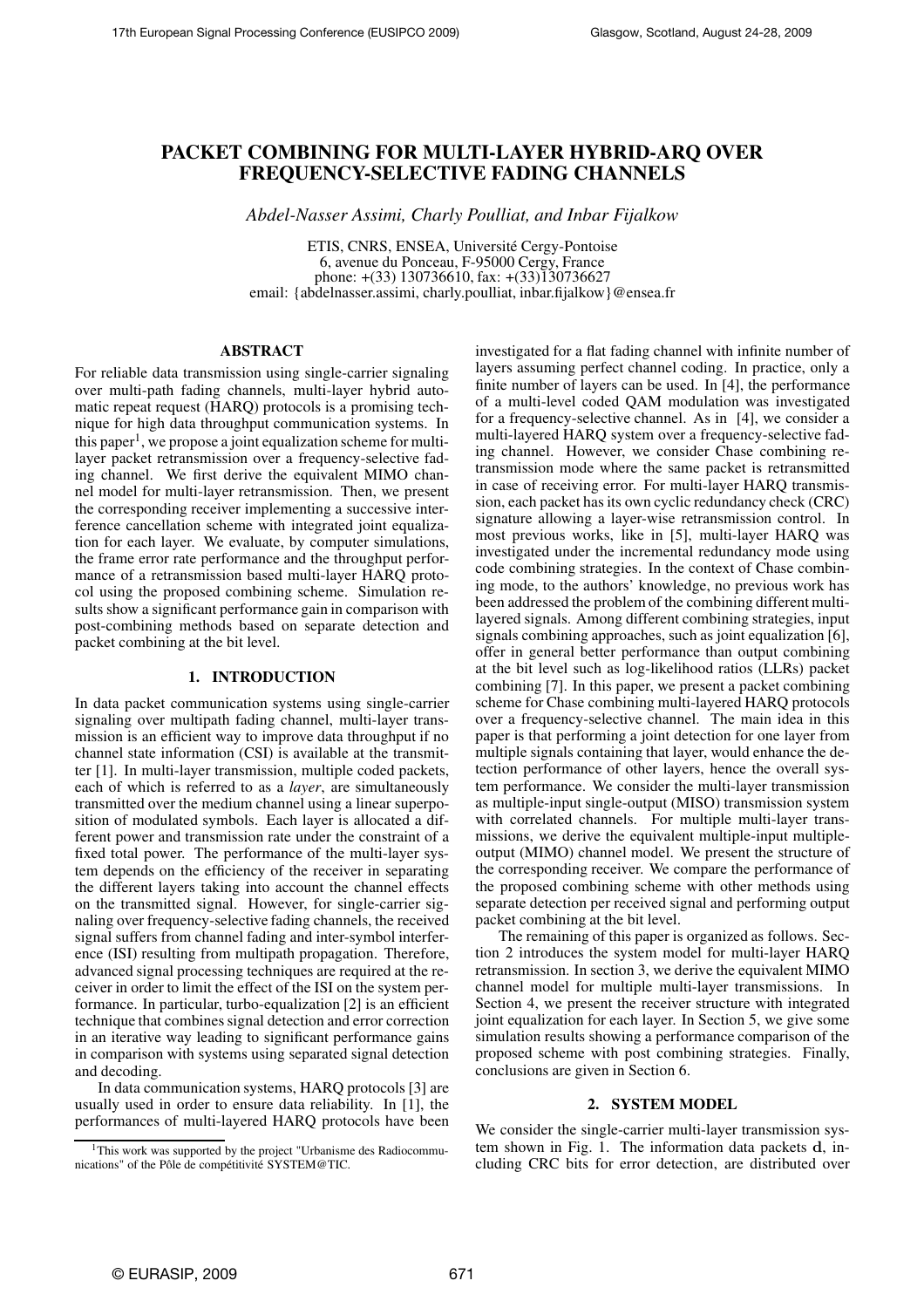*K* branches which are referred to as layers. For each layer  $k = 1, \dots, K$ , the information data packet is first encoded by a foreword error correction (FEC) codes giving 2*N* encoded bits. A different code may be used for each layer, but we assume that the same FEC code is used for all layers. This simplifies the system complexity by using the same encoder and decoder for all layers. The coded bits are then bit-interleaved using a random interleaver  $\Pi_k$  in order to decorrelate the encoded bits. The obtained interleaved bits are mapped into *N* modulated symbols using Gray-mapped QPSK constellation with unit average power. The modulated symbols are multiplied by complex coefficients  $a^{(k)} = \rho_k \exp(j\theta_k)$  where  $\rho_k$ is a scaling factor and  $\theta_k$  is a phase-shift ( $\theta_k \in [0, 2\pi)$ ). The obtained signals in all layers are added together to form the transmitted block x,

$$
\mathbf{x} = \sum_{k=1}^{K} a^{(k)} \mathbf{s}^{(k)},
$$

where  $s_k$  and  $x$  are complex vectors of dimension *N*. A cyclic-prefix (CP) of a sufficient length is inserted at the beginning of the transmitted block in order to avoid inter-block interference and to facilitate equalization at the receiver in the frequency domain. The scaling parameter  $\rho_k$  determine the allocated power to each layer and can be chosen under the constraint of a unit average transmitted power, i.e.  $\sum_{k=1}^{K} \rho_k^2 = 1$ . Whereas, the phase-shift angles  $\theta_k$  determine the form of the combined signal constellation that affects the characteristics of the output signal such as the peak-toaverage power ratio [8]. The control of these parameters is particularly useful for adaptive transmission systems. Their optimization depends on CSI at the transmitter as in [9] and reference therein, but this is out the scope of this paper. The signal is transmitted through a multipath channel which is modeled by its equivalent discrete-time impulse response of length *L* denoted by  $h = (h(0),...,h(L-1))$  and assumed constant during one block transmission but changes from one block to another. We assume that the channel tap coefficients are modeled as complex Gaussian random variables with zeros means and variance determined by the delay-power profile of the multipath channel response. According to this model, the received sequence samples corresponding to the *t*-th transmitted block are given by,

$$
r_t(n) = \sum_{i=0}^{L-1} h_t(i)x_t(n-i) + w_t(n), n = 1 \cdots N,
$$
 (1)

where  $w_t(n)$  is an independent additive white Gaussian noise with variance  $\sigma_w^2$ . The average signal to noise ratio (SNR) is defined by  $\text{SNR} = E_s/N_0 = E_s/\sigma_w^2$ . At the receiver side, we consider a turbo-equalizer for iterative detection and decoding with perfect channel state information detailed in Section 4.

After the decoding of the received signal, an ACK signal is returned to the transmitter for each correctly decoded layer through an error-free channel, whereas a NACK signal is returned for layers in errors. The transmitter responds by resending the same packets of layers in error and send new packets on successfully decoded layers. This operation continues for each layer until the correct reception of transmitted packets or a maximum number of retransmission *F*max (in addition to the first transmission) has been reached. In this



Figure 1: Transmitter scheme for multi-layer packet transmission.

case the packet in error is dropped out from the transmission buffer and an error is declared. In other words, the HARQ retransmission control sees the different layers as independent parallel channels. Of course, other retransmission strategies may be considered depending on the channel model. For example, for slowly time-varying channels where the channel remains the same, the acknowledge signals indicate implicitly a quantized value of the channel gain. In this case, the transmitter can decide to transmit only the layers that match the channel gain with appropriate power levels as explained in [1].

#### **3. EQUIVALENT MIMO CHANNEL MODEL**

Thanks to the cyclic-prefix insertion, the convolution in the time-domain in (1) becomes a simple multiplication in the frequency-domain. This allows a frequency-domain equalization of the received signal after removing the cyclic-prefix and applying a discrete Fourier transform (DFT). In the following, frequency-domain variables are denoted by capitals.

One can see the multi-layer transmission as a MISO system with *K* transmitting antennas where each antenna corresponds to one layer. At the time *t*, expressed in number of transmitted blocks, the received signal can be written in the form

$$
R_t = \begin{bmatrix} a^{(1)}H_t & \cdots & a^{(K)}H_t \end{bmatrix} \begin{bmatrix} S_t^{(1)} \\ \vdots \\ S_t^{(K)} \end{bmatrix} + W_t, \quad (2)
$$

where the modulation coefficients  $\{a^{(k)}\}$  are considered as a part of the channel. We denote the equivalent channel for the *k*-th layer by  $\tilde{H}_t^{(k)} = a^{(k)} H_t$ . The received signal is initially stored in a buffer, and the buffered signal is referred to by the variable *R<sup>t</sup>* . According to the considered HARQ protocols, undecoded layers in the previous transmissions are retransmitted in the current transmission as long as the maximum number of retransmission  $F_{\text{max}}$  was not reached. Let  $F_{t,k}$  be the number of retransmission of the *k*-th layer at the instant *t*. Naturally, for new transmitted layers  $F_{t,k} = 0$  and  $S_t^{(k)} = S_{t-i}^{(k)}$ *t*−*i* for  $i = 0, \dots, F_{t,k}$ .

The main idea in this paper is to use the previous  $F_{t,k}$  received signals in order to detect the *k*-th layer. Since  $F_t$   $\lt$  $F_{\text{max}}$ , the receiving buffer size is chosen to be  $F_{\text{max}}+1$ . In the following, we derive the equivalent MIMO channel model between the transmitted layers and the buffered signals. After a successful decoding of one layer, as it will be explained later in this section, the buffer is updated by removing the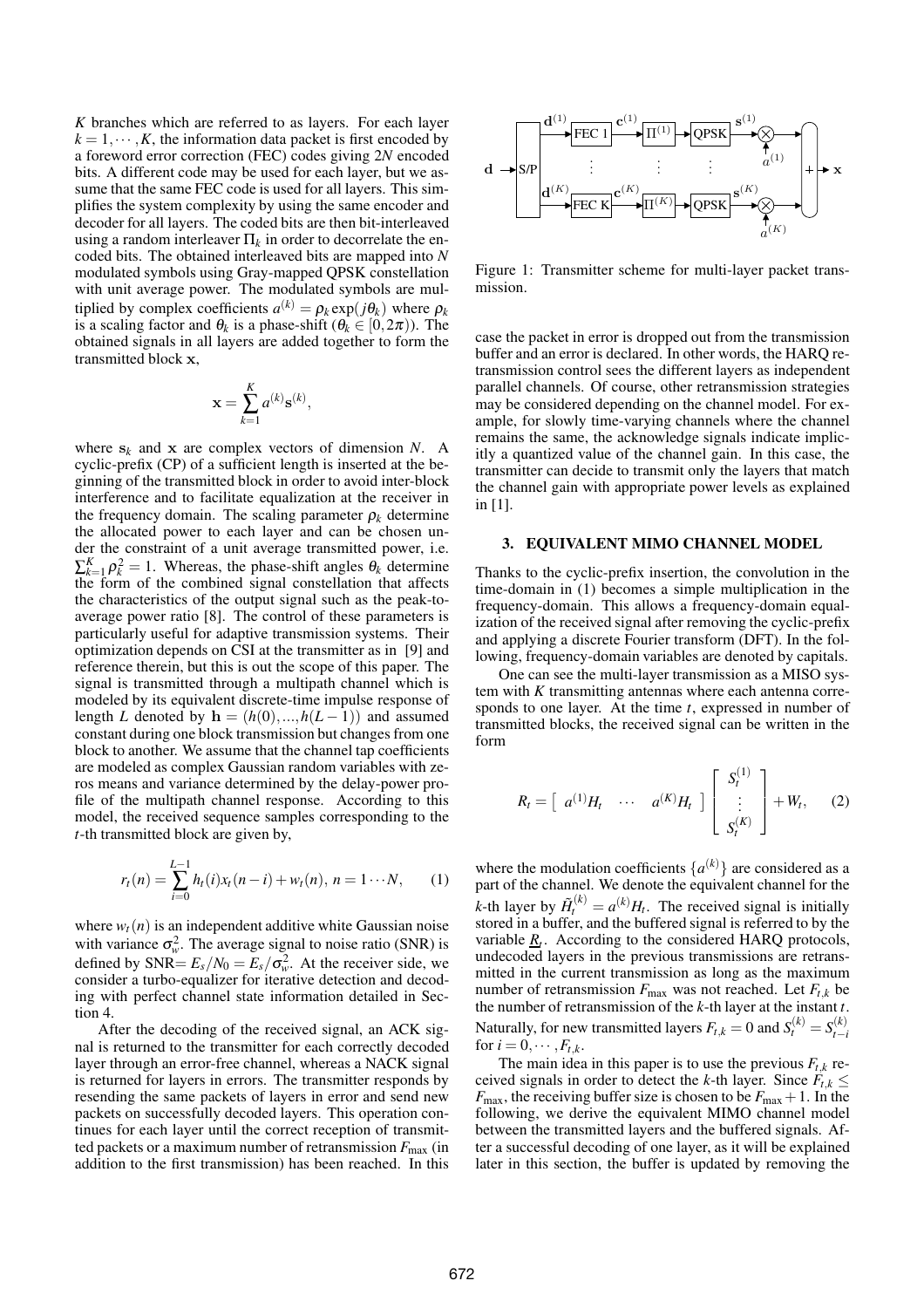

Figure 2: Equivalent MIMO model for multi-layer packet retransmission. Dashed lines denote the new transmitted signal

contribution of the decoded layer from all buffered signals

$$
\underline{R}_{t-i} = \underline{R}_{t-i} - \tilde{H}_{t-i}^{(k)} S_t^{(k)}, \ i = 0 \cdots F_{t,k}.
$$
 (3)

In this way, the buffered signals contain the non decoded layers only.

For better understanding, we start by a simple example of two layers  $K = 2$  and a maximum number of retransmission  $F_{\text{max}} = 1$ . The general case is presented later in this section. After an initial transmission,

$$
\underline{R}_1 = R_1 = \tilde{H}_1^{(1)} S_1^{(1)} + \tilde{H}_1^{(2)} S_1^{(2)} + W_1.
$$

Assuming that the first layer was correctly decoded,  $\underline{R}_1$  is updated as follows

$$
\underline{R}_1 = \underline{R}_1 - \tilde{H}_1^{(1)} S_1^{(1)} = \tilde{H}_1^{(2)} S_1^{(2)} + W_1.
$$
 (4)

The transmitter responds by sending a new packet on the first layer and the same packet on the second layer. The corresponding received signal is

$$
\underline{R}_2 = R_2 = \tilde{H}_2^{(1)} S_2^{(1)} + \tilde{H}_2^{(2)} S_2^{(2)} + W_2, \tag{5}
$$

with  $S_1^{(2)} = S_2^{(2)}$  $2<sup>(2)</sup>$ . By combining (4) and (5), the two buffered signals can be viewed as the output of a  $2 \times 2$  MIMO channel expressed as

$$
\left[\begin{array}{c}\underline{R}_1\\\underline{R}_2\end{array}\right]=\left[\begin{array}{cc}0&\tilde{H}_1^{(2)}\\ \tilde{H}_2^{(1)}&\tilde{H}_2^{(2)}\end{array}\right]\left[\begin{array}{c}S_2^{(1)}\\S_2^{(2)}\end{array}\right]+\left[\begin{array}{c}W_1\\W_2\end{array}\right].
$$

For other cases, similar results is obtained with a different MIMO channel response for each case as illustrated in Fig. 2.

In the general case, the received buffered signal contains the contribution of all undetected layers including active layers for which  $F_{t,k} \leq F_{\text{max}}$ , but also layers which have been dropped out after achieving the maximum number of allowable transmissions. The dropped layers are necessarily present in the oldest signals in the buffer, i.e.  $R_{t-F_{\text{max}}}$ . Therefore, the equivalent MIMO model for the buffered signals can be written as

$$
\underline{\mathbf{R}}_{t} = \mathbf{H}_{t} \mathbf{S}_{t} + \overline{\mathbf{H}}_{t} \mathbf{S}_{t - F_{\text{max}}} + \mathbf{W}_{t},
$$
\n(6)

where  $S_t = [S_t^{(1)}, \cdots, S_t^{(K)}]^T$ ,  $\mathbf{R}_t = [R_t, \cdots, R_{t-F_{\text{max}}}]^T$ ,  $\mathbf{W}_t =$  $[W_t, \cdots, W_{t-F_{\text{max}}}]^T$ , and  $\mathbf{H}_t$  is the equivalent channel response for active layers, and  $\overline{H}_t$  is the equivalent channel response for dropped layers. They are respectively defined by their elements as

$$
[\mathbf{H}_t]_{i,k} = \varepsilon_{i,k} \tilde{H}_{t-i+1}^{(k)},\tag{7}
$$

$$
[\overline{\mathbf{H}}_t]_{i,k} = \overline{\varepsilon}_{i,k} \tilde{H}_{t-i+1}^{(k)},\tag{8}
$$

for  $1 \leq i \leq F_{\text{max}} + 1$  and  $1 \leq k \leq K$ , where  $\varepsilon_{i,k}$  takes the value of '1' if the *k*-th layer is not correctly decoded in the  $(t - i + 1)$ -th transmission but it is still active, and '0' otherwise. while  $\overline{\epsilon}_{i,k}$  takes the value of '1' if the *k*-th layer is not correctly decoded in the  $(t - i + 1)$ -th transmission but it has been dropped, and '0' otherwise. Note that in (6), the dropped layers form an additional source of noise for active layers. Therefore, a care must be taken in the design of the HARQ retransmission protocol in order to limit this effect.

The advantages of the equivalent MIMO model can be resumed by the following points:

- The packet combining method can be easily generalized to MIMO channels.
- It gives some insights in designing the system parameters  $\{\rho_k\}$  and  $\{\theta_k\}$  in order to maximize the transmission diversity in the system based on previously known results for MIMO channels.
- The possible use of space-time coding techniques as layer-time coding schemes in order to reduce the interlayer interference.

These points are currently under investigations for future works. Now, having determined the equivalent MIMO channel model for multiple HARQ transmission, we can apply classical methods for MIMO channels in order to separate layers as in [10]. Since the equivalent channel has a particular form with correlated entries, this can simplify the detection problem as shown in Section 4.

#### **4. RECEIVER STRUCTURE**

The receiver structure is shown in Fig. 3. For each received blocks, the cyclic-prefix is first removed and a DFT is applied in order to facilitate equalization. The obtained signal is stored in the receiving buffer. Successive interference cancellation is used in order to separate different layers. In the successive interference cancellation receiver, the detection of different layers is performed in the descending order of the received powers. The total received power for the *k*-th layer is the sum of squared amplitudes of the elements of the *k*-th column of the equivalent MIMO channel, and it is given by

$$
P_t^{(k)} = \sum_{i=0}^{F_{t,k}} \rho_k^2 \gamma_{t-i},
$$

where  $\gamma_{t-i} = ||\mathbf{h}_{t-i}||^2$ . Let  $\{k_1, k_2, \dots, k_K\}$  be the indices of layers in the descending order of  $P_t^{(k)}$ . The SIC receiver performs the detection starting from the  $k_1$ -th layer up to the  $k_K$ -th layer. In the following, we describe the different constituent blocks.

#### **4.1 Interference canceller**

Prior to the detection of each layer, a soft interference cancellation is performed using the soft estimates of the coded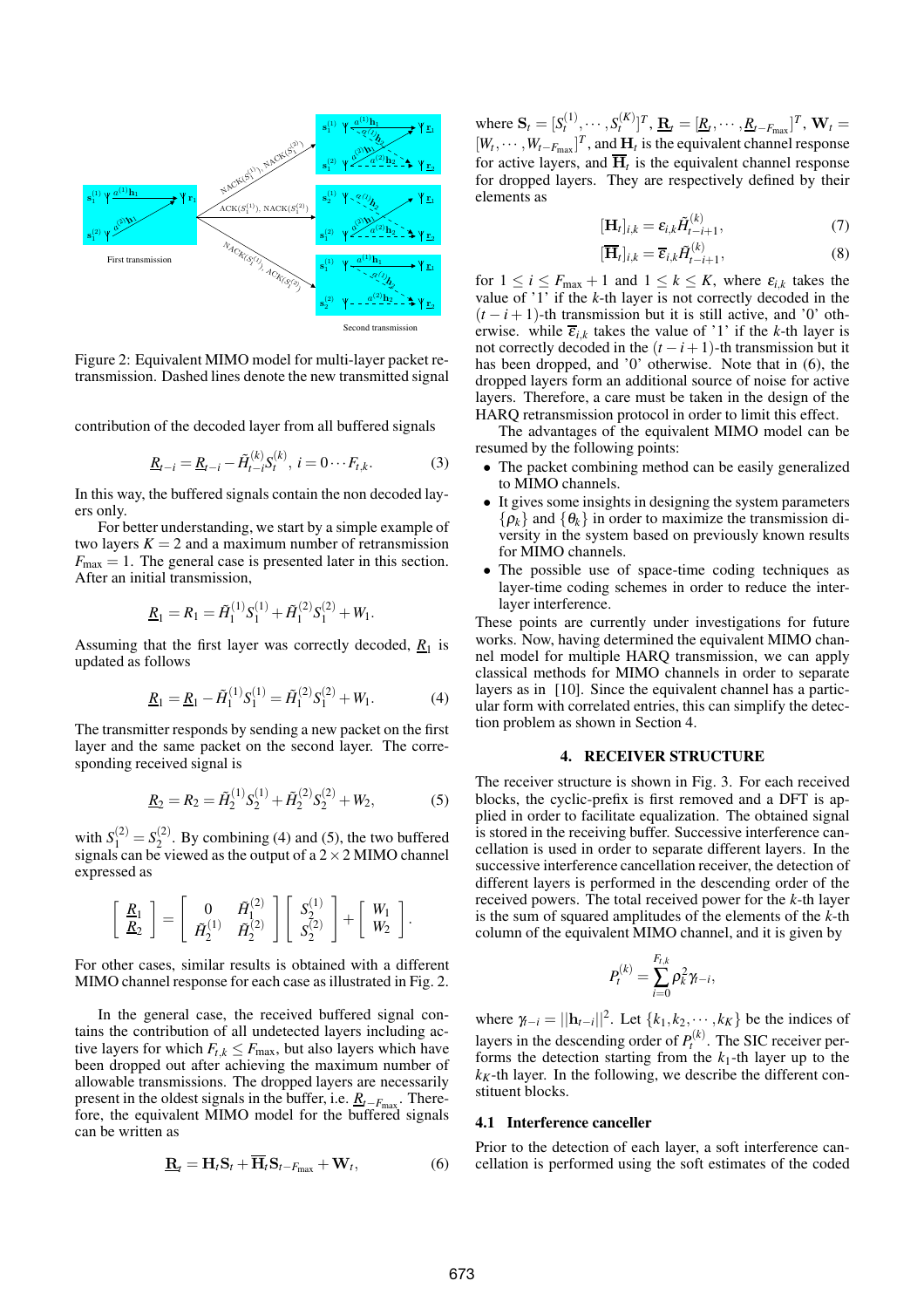

Figure 3: Receiver structure for packet combining of multilayer HARQ transmissions using successive interference cancellation and joint equalization.

bits  $\hat{\mathbf{c}}^{(k)}$  from other decoded layers. The soft estimates are interleaved and soft mapped into a sequence of estimated symbols to  $\bar{\mathbf{s}}_t^{(k)}$ . After converting this sequence to the frequencydomain, the soft interference cancellation is performed by

$$
Z_{t-i} = \underline{R}_{t-i} - a^{(k)} H_t \bar{S}_t^{(k)}, i = 0, \cdots, F_{t,k}.
$$

The obtained signals are then processed by a joint equalizer in order to estimate the current layer.

#### **4.2 Joint equalizer**

In this section we present the joint equalizer with *a priori* for possible use of iterative processing in the purpose of achieving the desired performance-complexity trade-off as it will be seen in simulation results.

For the *k*-th layer, the joint equalizer estimates the transmitted symbols  $S^{(k)}$  form the  $F_{t,k}$  + 1 signals  $Z_{t-i}$  containing that layer after the soft interference cancellation. The joint equalizer is implemented in the frequency-domain based on the MMSE criterion. To simplify our notations, we denote  $F = F_{t,k} + 1$  and we refer to the input signal by  $Z_f$ for  $f = 1, \dots, F$  and the layer index *k* is omitted. The joint MMSE equalizer includes multiple forward linear filters *A<sup>f</sup>* and a backward filter *B*. According to this structure, the linear estimate  $\hat{S}$  of *S* is given by

$$
\hat{S} = \sum_{f=1}^{F} A_f Z_f - B \bar{S},
$$

Following the same analysis as in [11, 12], the derivation of the MMSE filters assuming perfect cancellation of other layers leads to the following solution

$$
A_f = \frac{(\tilde{H}_f)^*}{\sigma_w^2 + v \sum_{f=1}^F |\tilde{H}_f|^2},
$$

$$
B = \sum_{f=1}^F A_f \tilde{H}_f - \mu,
$$

where  $v = \frac{1}{N} \sum_{n=0}^{N-1} \text{var}(\bar{s}(n))$ ,  $\mu = \frac{1}{N} \sum_{n=0}^{N-1}$  $H_F^2(n)$  $\frac{H_F(n)}{\sigma_w^2 + vH_F^2(n)}$ , and  $H_F$ is the compound channel defined by its squared value  $H_F^2$  =  $\sum_{f=1}^{F} |\tilde{H}_f|^2$  and *v* is the reliability of the decoder feedback, where  $v = 0$  indicates a perfect feedback, and  $v = 1$  for no *a priori*. The output of the MMSE estimator can be written in the time domain after the IDFT using the Gaussian model for the estimated symbols as

$$
\hat{s}(n) = \mu s(n) + \eta(n),
$$

where  $\eta$  is a complex Gaussian noise with zero mean and variance  $\sigma_{\eta}^2 = \mu(1 - v\mu)$ . This allows computing the soft estimates of the encoded bits as in [13]. For separate detection and decoding, the equalizer's soft input can be put to zero  $(v = 1)$ . For an iterative processing, the decoder's output is interleaved and returned to the equalizer to be used in the next iteration.

After channel decoding and in the case of a correct decoding of the *k*-the layer, the buffered signals are updated by removing the contribution of this layer from  $\{R_{t-i}\}_{i=0}^{F_{t,k}}$  $\prod_{i=0}^{t}$ . To this end, a replica signal  $S_t^{(k)}$  is generated from the decoded information packet  $\mathbf{d}^k$  and then the buffered signals are updated using (3). In the case of a decoding failure, the soft estimates of the packet's bits are used by the IC blocks of other layers.

The complexity of the joint MMSE equalizer in the frequency-domain is almost the same as for an MMSE equalizer with a single input. To show that, we note that the numerator of each forward filter is the matched filter to the channel that does not change with turbo-iterations. Hence, it is performed once per transmission. The denominator is common between all forward filters and the division can be performed after summation of the matched filters' outputs. Consequently, for each new reception, the accumulated sum of the matched filters is updated and so the squared compound channel. Other operations are the same as for the equalizer with a single input.

#### **5. SIMULATION RESULTS**

We present some computer simulations showing the performance of the proposed combining technique. We consider a multi-layer transmission with two modulation layers  $K = 2$ , and a maximum of allowable retransmissions  $F_{\text{max}} = 2$ . The channel code is rate-1/2 convolutional code with the generator polynomial (133,171) in octal notations. We consider a static power allocation scheme with  $\rho_1^2 = 0.8$  and  $\rho_2^2 = 0.2$ . The relative power ratio between the two layers is about 6 dB. The phase-shift are both zeros  $\theta_1 = \theta_2 = 0$ . This corresponds to a partitioned 16-QAM modulation with two levels. Each packet contains  $2N = 1024$  bits leading to  $N = 512$ QPSK symbols. We consider a frequency-selective channel of length  $L = 5$  with uniform power profile and the channel changes independently from one transmission to the next.

First we consider a non-iterative receiver where the detection and the decoding operation is performed only once for each layer at each block reception. We evaluate the frame error rate performance (FER) versus the SNR for the proposed combining scheme and we compare the obtained performance with the performance of the LLR combining. In LLR combining scheme, the SIC receiver has a single input which is the current received signal. For successive decoding, it uses the stored LLRs values of the non detected layers from previous receptions. The output of the decoder for one layer is accumulated with previous outputs for the same layer and this is the sum which is used by the IC for other layers. In Fig. 4, shows the obtained performance for both combining schemes. For comparison purpose, the performance of the bit-interleaved coded modulation scheme (BICM) using a Gray mapped 16-QAM modulation with joint equalization are shown on the same figure. First, we can see clearly the advantage of the joint equalization combining scheme for